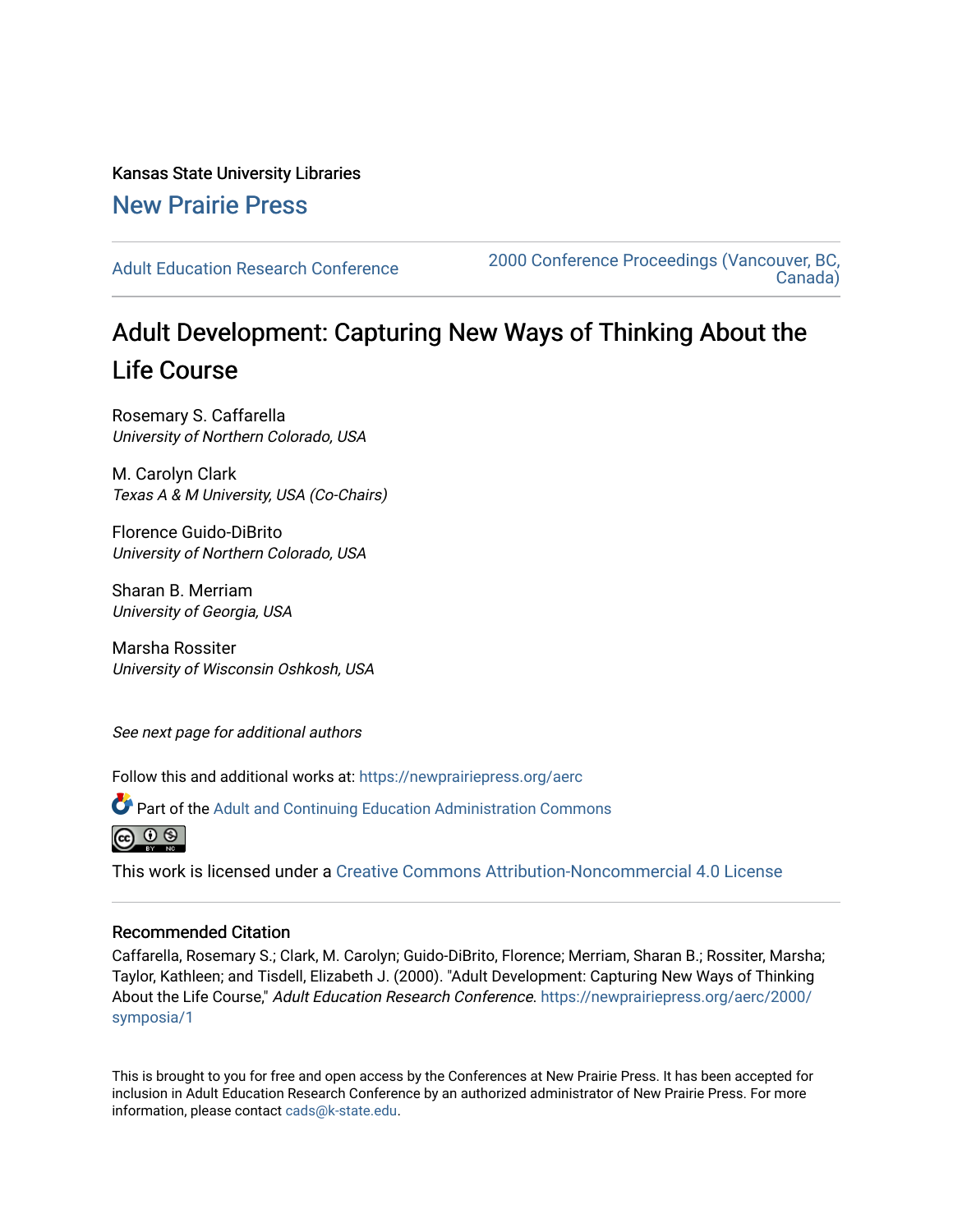# Author Information

Rosemary S. Caffarella, M. Carolyn Clark, Florence Guido-DiBrito, Sharan B. Merriam, Marsha Rossiter, Kathleen Taylor, and Elizabeth J. Tisdell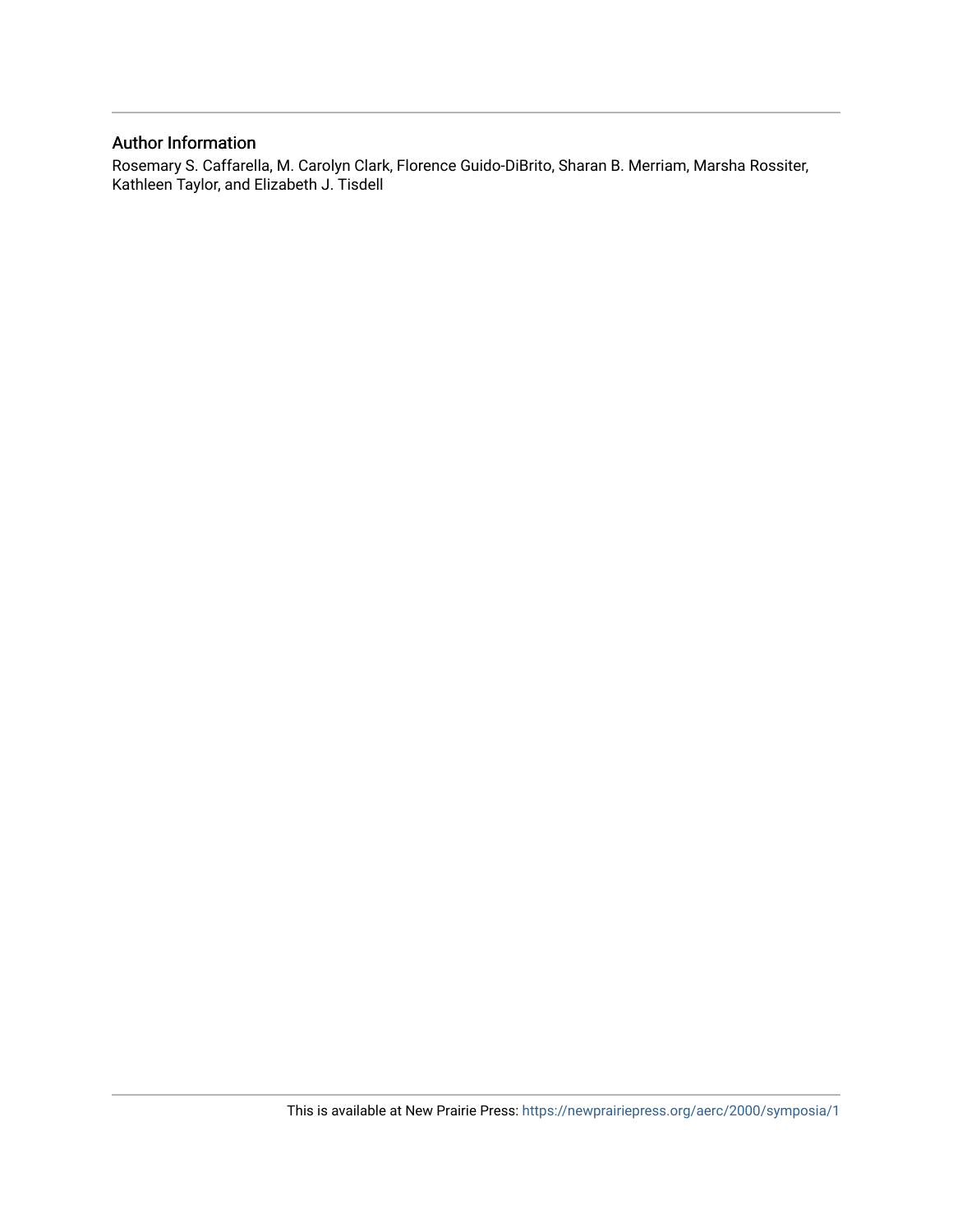# **Adult Development: Capturing New Ways of Thinking About the Life Course**

Rosemary S. Caffarella, University of Northern Colorado, USA and M. Carolyn Clark, Texas A & M University, USA (Co-Chairs) Florence Guido-DiBrito, University of Northern Colorado, USA Sharan B. Merriam, University of Georgia, USA Marsha Rossiter, University of Wisconsin – Oshkosh, USA

Kathleen Taylor, Saint Mary's College, USA

and

Elizabeth J. Tisdell, National Louis University, USA

**Abstract:** *We outline first a brief overview of a four-fold typology of developmental theory (biological, psychological, sociocultural an integrative models). We then discuss work that illustrates two of these frames: the sociocultural, which includes racial and ethnic, and relational aspects of development; and the integrative, focusing on time, development as narrative, and spiritual development. We close with a commentary on the current developmental literature and how this literature challenges our practice as adult educators.*

#### **Introduction and Overview**

The whole point of theory–any theory–is to help us understand something better. This symposium examines the theories that have been constructed about adult development, and the "something" that all these theories are trying to help us understand better is the life course–how it unfolds, and the meaning that can be given to various aspects and dimensions of that unfolding. A particular theory or family of theories serves as a kind of lens through which we view the life course; that lens illuminates certain elements and tells a particular story about adult life. Multiple lenses give us many different ways of illuminating different aspects of that life course. The purpose of this symposium is three-fold. First, we provide a brief overview of a four-fold framework, offered by Merriam and Caffarella (1999), for categorizing theories of adult development. Second, we discuss work illustrating two specific dimensions of that framework, the sociocultural and the integrated. And finally, we provide a commentary on the current developmental literature and how this literature challenges our practice as adult educators.

Building on the work of Perlmutter and Hall (1985), Bee (1996), and others, Merriam and Caffarella (1999) have developed a schema consisting of four dimensions: biological, psychological, so-

ciocultural, and integrative models. We focus here on the sociocultural and the integrative frames because they capture some of the most innovative work being done in developmental theory today**.** We address the work on racial and ethnic development, a body of literature that is of increasing importance as we struggle to embrace diversity in our society. The notions of separation and connection, pointing to the work of theorists who argue for a complex and changing balance between these fundamental drives, is examined. We discuss how the various conceptualizations of time provide a new way of understanding change and development. We look at development as narrative, an approach which derives from the storied nature of our lives and which places the adults themselves in the role of interpreter. Finally**,** we describe spiritual development, suggesting that the ultimate meaning adults give to their lives provides yet another way to understand the developmental process.

The typology offered by Merriam and Caffarella (1999) is useful in several ways. When we consider the latest work in this area, across all four categories of this framework, we noticed that we seem to be beyond the crafting of grand theories of development, like those offered by Erikson or Levinson. In addition, there has been a shift in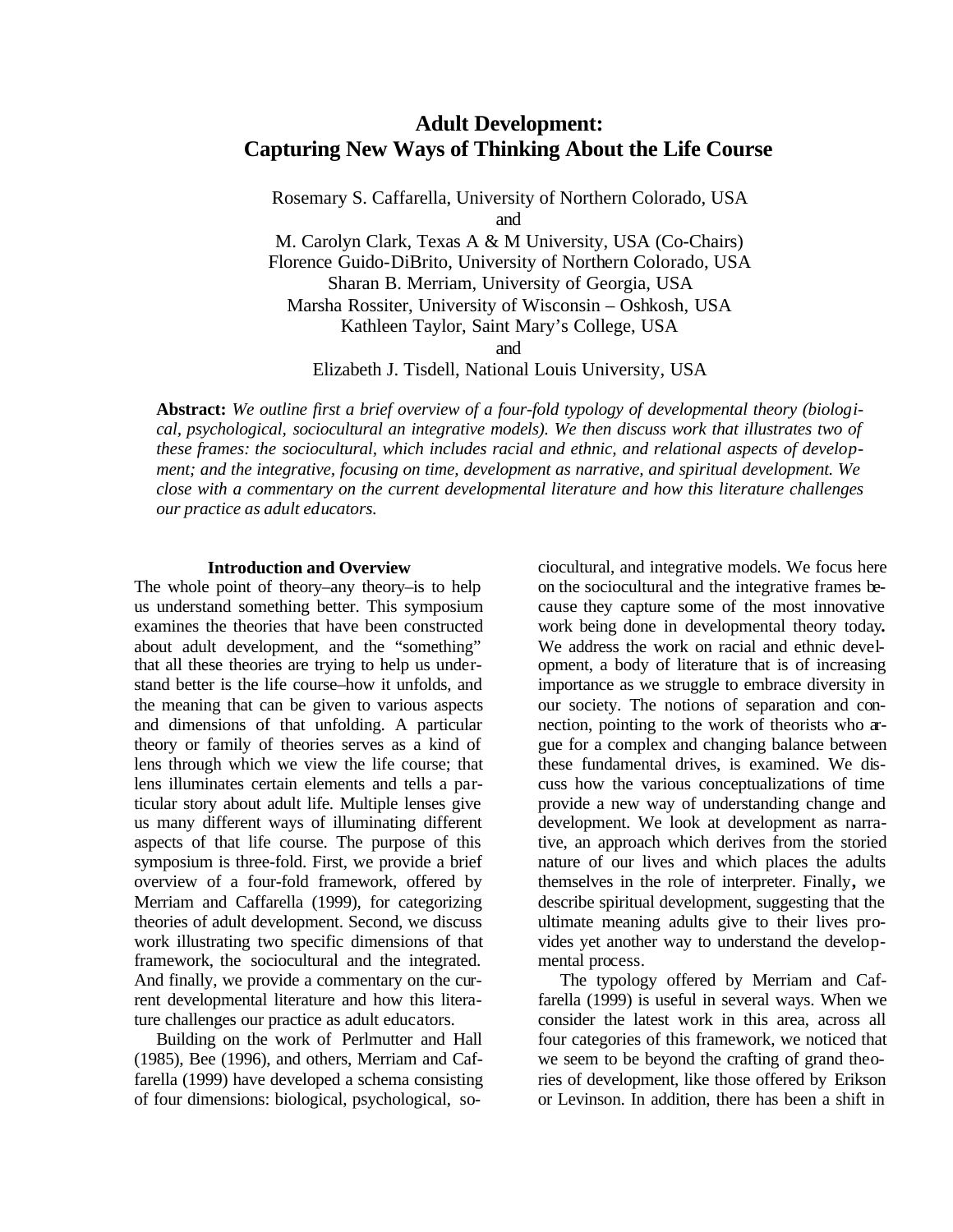the literature on adult development towards thinking about development in a more integrative way, and it is in this frame that we believe the most significant and promising work is being done today. This trend toward integration and multiplicity of thought is two-dimensional. First, many scholars, even within the biological and psychological frames, are acknowledging the importance of taking into account elements from at least one other frame and often more than one, therefore arguing for a more holistic view of development. The second dimension relates to alternative ways of thinking about how development unfolds in adulthood, such as those offered by different concept**s** of time and by the notion of development as narrative.

As adult educators we are prodded to hear what was formerly unspoken. We can no longer ignore or take for granted issues of Otherness– gender, race and ethnicity, class, sexual orientation, spiritual commitment, social status... the list has no end. We also are being asked to think more creatively about the impact of development on learners and how we design programs**.**

#### **References**

- Bee, H.L. (1996). *Journey of adulthood*  $(3<sup>rd</sup> ed.)$ . Upper Saddle River, N.J.: Prentice Hall.
- Merriam, S.B., & Caffarella, R.S. (1999). *Learning in adulthood: A comprehensive guide.* San Francisco: Jossey-Bass.
- Perlmutter, & Hall, E. (1985). *Adult development and aging.* New York: John Wiley.

## **Racial and Ethnic Identity and Development** Florence Guido-DiBrito

Racial and ethnic identities are critical components of the overall framework of individual and collective identity. For some, especially visible legally defined United States minority populations, racial and ethnic identity is manifested in very conscious positive and negative ways. Others, especially U.S. white/European populations, manifest ethnic and racial identity in mostly unconscious ways through their behaviors, values, beliefs, and assumptions often viewed as "standard American culture." However, all individuals, regardless of race or identity, benefit from the development of a conscious ethnic identity.

Racial and ethnic identity have been misunderstood and, although some believe them to be biologically based (Spickard, 1992), are considered to be socially constructed (Waters, 1990). Several racial identity models (e.g., Cross, 1991), including white identity (e.g., Helms, 1995), discussed what could be described as an intersection between racial perceptions of others (i.e., racism) and racial perceptions of self (i.e., racial development). Although our perceptions of others are important and can act as triggers for development and consciousness, there is great value in the consideration of racial/ethnic identity for oneself and groups of individuals. A related concept, ethnic identity is developed from shared culture, religion, geography and language of individuals who are often connected by strong loyalty and kinship as well as proximity (Torres, 1999). Many models of identity appear in the literature for different ethnic groups (e.g., Garrett & Walking Stick Garrett, 1994; Padilla, 1995). These models typically outline commonalties likely within a particular ethnic group.

A multidimensional understanding of racial and ethnic identity assists us in understanding the many possibilities inherent in working with adult learners. Attention to racial and ethnic identity is critical in the learning environment in numerous ways. For example, learning environments must be inclusive of multicultural ways of doing, different knowledge bases, and styles of teaching and learning. Additionally, the creation and maintenance of a strong learning community that honors, supports, and challenges each learner, regardless of race and ethnicity, is essential. Educators working with adults at all levels can benefit these learners by creating environments that balance different cultural norms, such as designing collaborative and individual learning activities, encouraging in class reflection and discussion, and using visual, written, kinesthetic, relational and other types of learning. Creating positive multicultural learning communities requires educators to model authenticity, relational and self-sharing ways, by supporting nonjudgmental processing of multiple perspectives and by facilitating a respectful community of learners.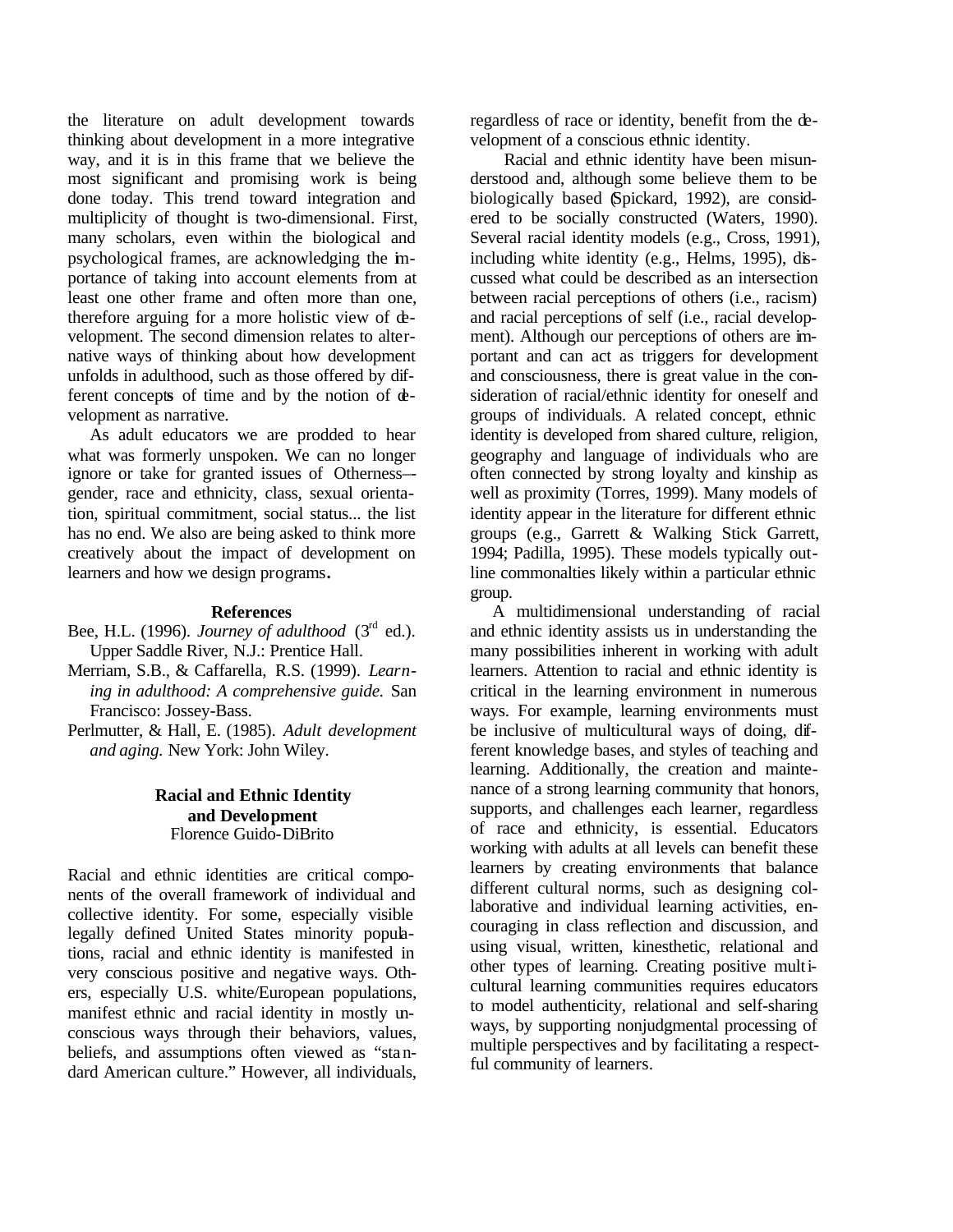#### **References**

- Cross, W.E., Jr. (1995). The psychology of nigrescence: Revising the Cross model. In J. G. Ponterotto, J. M. Casas, L. A. Suzuki, & C. M. Alexander (Eds.), *Handbook of multicultural counseling*. Thousand Oaks, CA: Sage.
- Garrett, J. T., & Walking Stick Garrett, M. (1994). The path of good medicine: Understanding and counseling Native American Indians. *Journal of Multicultural Counseling and Development, 22*, 134-144.
- Helms, J. E. (1995). An update of Helms' White and people of color racial identity models. In J. G. Ponterotto, J. M. Casas, L. A. Suzuki, & C.M. Alexander (Eds.), *Handbook of multicultural counseling*. Thousand Oaks, CA: Sage.
- Padilla, A. M. (1995). On the nature of Latino ethnicity. In A. S. Lopez (Ed.), *Historical themes and identity: Mestizaje and labels* (pp. 439-452). New York: Garland.
- Spickard, P. R. (1992). The illogic of American racial categories. In Maria P. P. Root (Ed.), *Racially mixed people in America* (pp. 12-23). Newbury, CA: Sage.
- Torres, V. (1999). Validation of a bicultural orientation model for Hispanic students. *Journal of College Student Development, 40*(3), 285- 298.
- Waters, M. C. (1990). *Ethnic options: Choosing identities in America.* Berkeley, CA: University of California Press.

## **Relational Aspects of Adult Deve lopment Theory** Kathleen Taylor

Most early developmental theorists, such as Erikson and Kohlberg, who drew on the experiences of men and boys, called for individuation and separation as prerequisites to identity development. More recently, however, researchers who have explored women's experiences have described an equally compelling role for connection and relationship. On one hand, both men and women need to separate from others, constructing an identity that is clearly their own. On the other, both men and women need also to be connected to others, to see themselves in relation to them and as part of a larger whole. Several theorists explore the possibilities for balance between these two apparently opposing drives. Peck (1986), the scholars at the Stone Center at Wellesley College (Jordan, Kaplan, Miller, Stiver & Surrey, 1991; Miller & Stiver, 1997; Bergman & Surrey, 1997), and Kegan (1994), attempt to describe ways in which both separateness and meaningful connection are part of everyone's lifelong developmental process. In this view, identity derives as much from connection with others as it does from establishing one's separateness. Separation no long precedes connection in forging a healthy sense of self, and deep concern for other's needs and feelings does not signal inappropriate dependence.

Beyond theory, however, is the lived experience of adult learners. Some learners put others' needs before their own in ways that threaten their educational success. They feel guilty about taking up too much of the family's resources (for example, of time and money). As a result, rather than continue to endure the feeling that they are being selfish, they may drop out. Others manage to differentiate between doing something for themselves and being selfish; they realize that they need not respond with feelings of guilt when others are displeased. Analyzing these experiences through a developmental lens offers educators a way to better understand some of the challenges other than academic content that adult learners face as they negotiate educational programs.

Finally, how can educational environments support adults' developmental growth toward a construction of self in which connection and separation are in balance, rather than tipped in one direction or the other? Some of the literature speaks in terms of transformative and emancipatory learning or critical thinking. Recent research (Taylor, Marienau & Fiddler, 2000) describes teaching with "developmental intentions." These support learners in engaging with the world of ideas and learning from experience, in examining and challenging assumptions (their own and others'), in arriving at thoughtfully-held commitments, and in connecting with others from a place of mutual enhancement rather than the need to feel complete.

Such approaches to teaching and learning may not only support a balance between connection and separation, but may encourage a way of perceiving and knowing that leads to a deepened understanding of oneself, one's responsibility, and one's capacity to act in the world.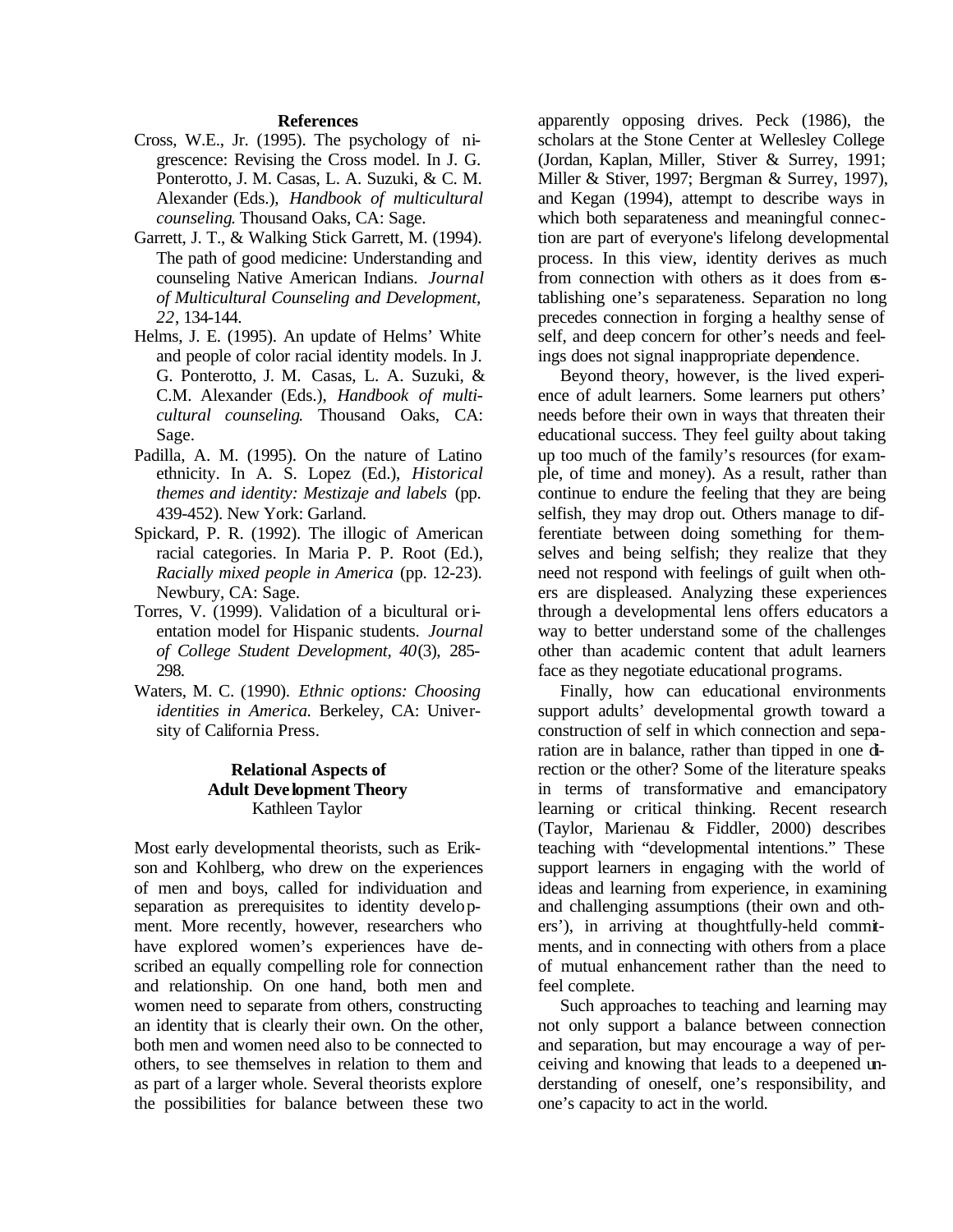#### **References**

- Bergman, S. J., & Surrey, J. L. (1997). The woman-man relationship: Impasses and possibilities. In J.V. Jordan (Ed.), *Women's growth in diversity*. New York: Guilford.
- Jordan, J. V., Kaplan, A. G., Miller, J. B., Stiver, I. P., & Surrey, J. L. (1991). *Women's growth in connection*. New York: Guilford.
- Kegan, R. (1994). *In over our heads: The mental demands of modern life*. Cambridge: Harvard University Press.
- Miller, J. B., & Stiver, I. P. (1997). *The healing connection*. Boston: Beacon Press.
- Peck, T.A. (1986). Women's self-definition: From a different model? *Psychology of Women Quarterly*, *10*, 274-284.
- Taylor, K., Marienau, C., & Fiddler, M. (2000). *Developing adult learners: Strategies for teachers and trainers*. San Fransciso: Jossey-Bass.

#### **Time as the Integrative Factor** Sharan B. Merriam

A developmental perspective on the life course is about documenting change over time, or change with the passage of time. Time, therefore, is a key variable in studying development and in understanding the nature, if not the causes of change. But development is not simply a function of the ticking of the clock and the passage of years. Except for certain physiological changes such as the graying of hair or menopause, just getting older is too simple an explanation to account for changes in behavior, attitude, values, or self-perception. Intertwined with the mere passage of time is the historical context in which one lives as well as the social expectations of a particular culture at a particular point in time. Time thus has three connotations when applied to development: the passage of time marked by chronological age; historical time, or the particular period in history in which one lives; and social time, a culturally-dependent timetable outlining appropriate behavior at various stages in the life cycle. As a multidimensional concept incorporating biological, sociocultural and historical dimensions, time can indeed function as an integrative mechanism in the study of adult development. How time functions as an integrative concept will be illustrated with reference

to a developmental study of HIV positive men and women.

Historical time is defined as "long-term processes, such as industrialization and urbanization," and "economic, political, and social events that directly influence the life course of the individuals who experience those events" (Neugarten & Datan, 1973, p. 58). The impact of particular historical processes or events on development depends on the age or life stage of the individual at the time of the occurrence. Witness the relative comfort children have with computers compared to older adults.

The AIDS epidemic is an example of a historical event that has impacted not only the lives of those infected, but the whole of society as well. Further, recent advances in the treatment of AIDS in the form of protease inhibitors – also a function of historical time – has had a dramatic impact on the lives of HIV-positive men and women. Participants in our study spoke of having to prepare to live, rather than die, as a result of new treatments (Courtenay, Merriam, Reeves & Baumgartner, in press).

Life time is simply the number of years one has lived since birth, the passage of time measured in days, months, and years. Life time or chronological age is probably most useful when used in reference to biological changes, especially for earlier stages in the life cycle. In research on adult development, chronological age serves as a proxy for other biological or psychosocial factors. Age in and of itself does not cause changes to take place; rather, human behavior is affected by experiences that occur with the passage of time, not by time itself. The HIV-positive adults in our study whose health had dramatically improved with protease inhibitors, were cautiously optimistic about living a normal life span. Life time, or chronological age and its links to the physical body was again a meaningful concept in their lives and their deve lopment.

Social time is the transformation of calendar time into periods of the life cycle during which certain behaviors are expected and certain rights, responsibilities and statuses characterize individual behavior in that stage of life. As Neugarten (1976, p. 16) explains, social time is "a socially prescribed timetable for the ordering of major life events." This timetable reflects the social norms and expectations of a culture at a particular time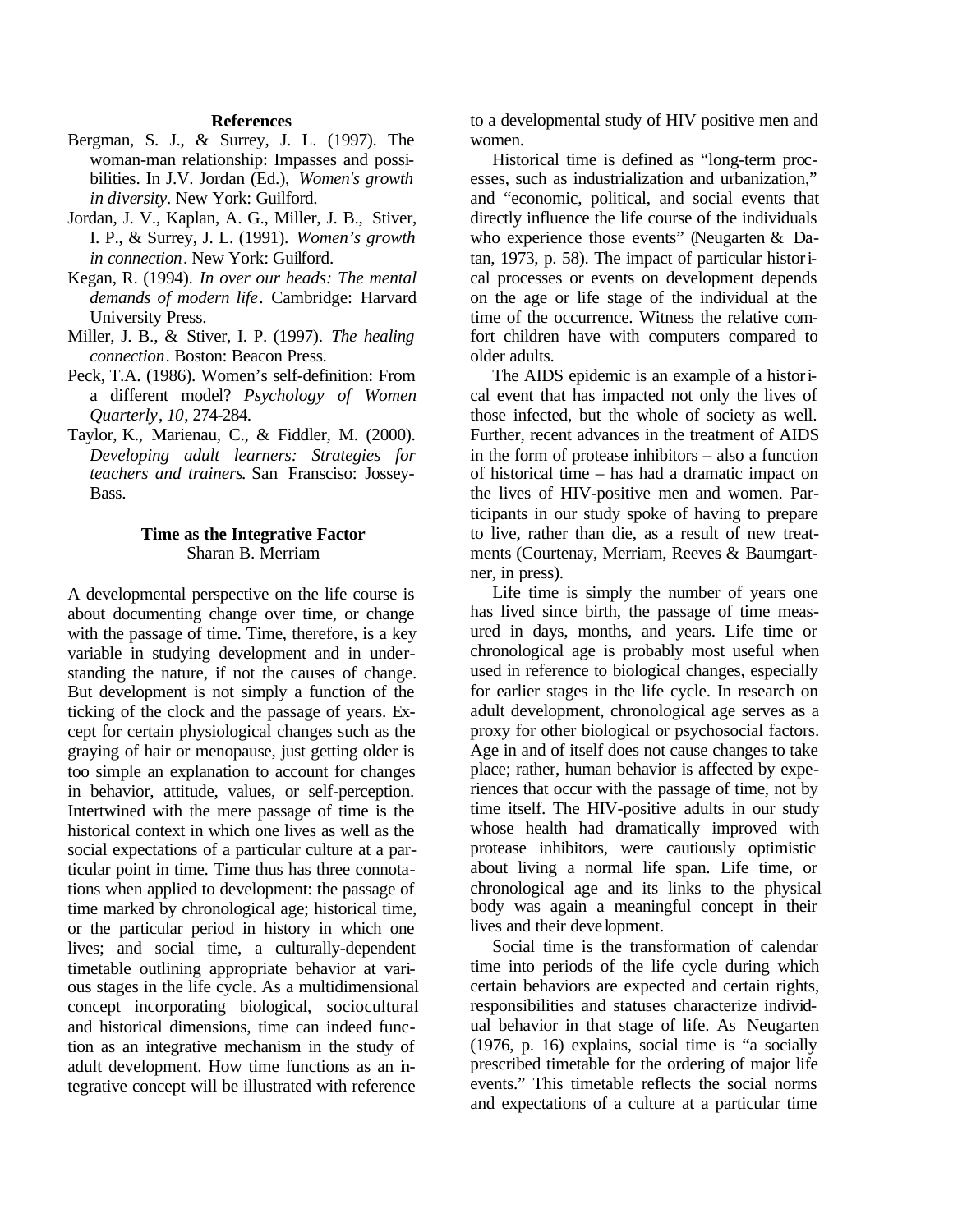in history. One can be "on-time" or "off-time" with regard to this social clock. For our partic ipants, once life time was no longer suspended, social time began to play a role. Participants struggled with how to fit back into a context of socially prescribed norms and values—a context that had seemed irrelevant when faced with death.

In summary, the construct of time becomes a window through which we can better understand the changes people go through in terms of their behaviors, attitudes, values and meaning-making. While the parcelling out of historical time, life time and social time give us an even clearer picture of how time impacts development, in reality of course, it is the interaction of these three dimensions of time that affect development.

#### **References:**

- Courtenay, B. C., Merriam, S. B., Reeves, P. M., & Baumgartner, L. M. (in press). Perspective transformation over time: A two-year followup study of HIV-positive adults. *Adult Education Quarterly* .
- Neugarten, B. L. (1976). Adaptation and the life cycle. *The Counseling Psychologist*, *6*(1), 16- 20.
- Neugarten, B. L., & Datan, N. (1973). Sociological perspectives on the life cycle. In P.B. Baltes & K. W. Schaie (Eds.), *Life-span developmental psychology: Personality and socialization***.** New York: Academic Press.

## **Understanding Adult Development as Narrative** Marsha Rossiter

To understand development as narrative is to consider the storied nature of the life course. This orientation is based on the assumption that narrative is a central structure through which humans  $\sigma$ ganize and make meaning of their experience (e.g., Polkinghorne, 1988). Meaning is constructed, expressed, and understood in story form. If we reflect for a moment on our everyday communication with colleagues, students, and family, we hear ourselves in the act of telling the stories of our experience. Although our conversational stories may be fragmentary, the centrality of narrative in our meaning making is clear.

When we understand that the process of

meaning making takes a narrative form–that people understand the changes over the course of their own lives narratively – we can appreciate the value of the narrative orientation to understanding human development. It is an approach that attempts to describe development from the "inside" as it is lived, rather than from the outside as it is observed. The focus is on subjective meaning – how people make sense of the events of their lives through the life course. Developmental change is experienced through a constructed personal narrative that is revised and enlarged over time to accommodate new insights, unanticipated events, and transformed perspectives.

A view of adult development as narrative is:

1. *Contextual*. Development as narrative is shaped by context – both internal and external. Coherence and plot define the internal context. Just as any character's action in a story can only be understood in reference to the plot of the story in which the character is acting, so it is with human development–events of one's life mean something in relation to other events and in relation to the valued ends toward which one is striving. Externally, the narrative orientation is sensitive to the larger cultural narratives within which the individual life narrative is constructed. Every person's life narrative is in important ways shaped – constrained, enriched, influenced – by the larger sociocultural meaning systems within which it is situated.

2. *Interpretive.* A story is not a collection of facts, a logical argument, or a scientific proposition; it is, rather, an account of events emplotted according to human values, intentions, and purposes. As such it calls for interpretation. In understanding development as narrative, the interpretation that is privileged is that of the person whose development is in question. This selfinterpretation is ever evolving – meanings are reinterpreted through the course of one's life. The life narrative at any given time is that subjective interpretation of experiences that represents the most satisfactory account (Cohler, 1982).

3. *Retrospective.* Narrative, in a sense, is history–the telling of what has gone before. To understand development narratively is to take a backward-looking, retrospective stance. A narrative perspective does not focus on predicting a particular pattern of development in a forward movement toward some endpoint. Instead, narra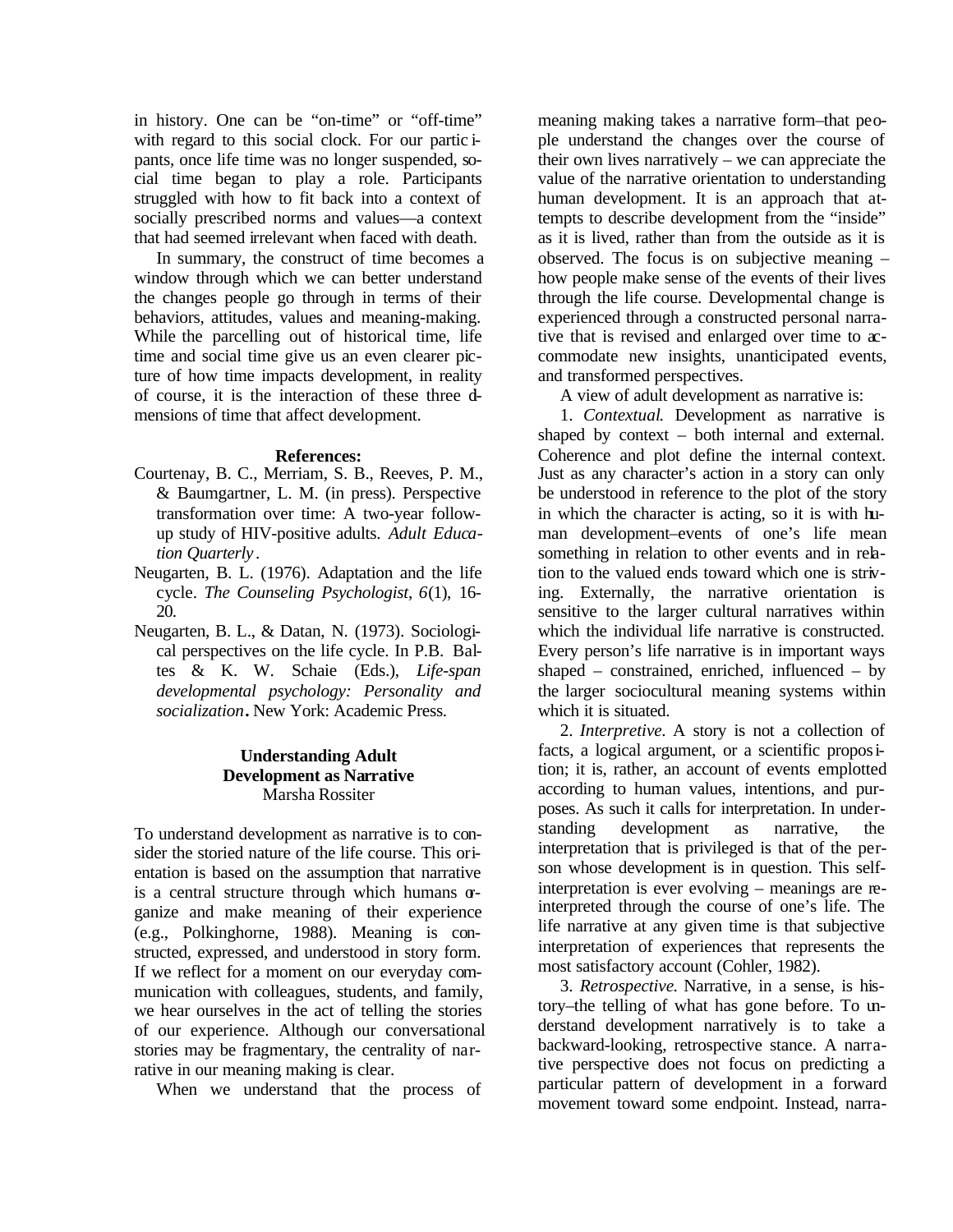tive attends to that which can be understood about a developmental trajectory through the review and telling of it. As Freeman (1991) puts it, "It is only after one has arrived at what is arguably or demonstrably a better psychological place than where one has been before that development can be said to have occurred" (p. 99).

4. *Temporal.* Narrative suggests movement through time. Applied to development, narrative highlights this temporal flow in its attention to formation over form, to processes over states of being, to meaning making over pre-determined checkpoints along the life course. Narrative assumes a dynamic interrelationship between time and meaning in which an understanding of the past and future is continually unfolding in the present.

For adult educators, an understanding of development as narrative calls our attention to the interconnectedness of learning with the construction of the life narrative, and the transformative potential of autobiographical learning activities.

## **References**

- Cohler, B.J. (1982). Personal narrative and the life course. In P.B. Baltes & O.G. Brim Jr. (Eds.), *Life-span development and behavior* (pp. 205- 241*)*. New York: Academic Press.
- Freeman, M. (1991). Rewriting the self: Development as moral practice. In M.B. Tappan & M.J. Packer (Eds.), *Narrative and storytelling: Implications for understanding moral development* (pp. 83-101*).* New Directions for Child Development, no.54. San Francisco: Jossey-Bass.
- Polkinghorne, D.E. (1988). *Narrative knowing and the human sciences*. Albany, N.Y.: State University of New York.

## **Spiritual Development in a Socio-Cultural Context** Elizabeth J. Tisdell

Spiritual development (as change over time) has been given relatively little attention in mainstream academic adult education. There is some very limited broader discussion of spirituality in general, that focuses on how spirituality affects teaching and learning (Dirkx, 1997), or emancipatory education efforts (Hart & Holten, 1993). The more limited discussion specifically of spiritual development tends to rely on Fowler's (1981) study, which resulted in a stage theory (of 6 stages) of faith development, based on 97% white, Judeo-Christian sample. Not surprisingly, Fowler's theory is framed largely from a psychological perspective, with little attention to how the socio-cultural context affects spiritual development. Nevertheless, it is a landmark study in the area of faith (as opposed to spiritual) development, and contributes to our understanding of how people construct knowledge through image and symbol.

Developmental theorists have often overlooked the socio-cultural context, which inadvertently tends to propagate a view of development based on the dominant culture-white, Judeo-Christian, and middle-class. Given the roles of image and symbol (which are often culturally-bound) in the construction of knowledge, it is particularly important to consider how culture informs spiritual development. There are a number of writers from specific cultural groups who discuss how cultural image and symbol from within their culture inform spiritual knowledge construction and meaning- making, ways of living in community, and working for justice in the world (Anzaldua, 1987; Hill Collins, 1999, Gunn Allen, 1992, hooks, 1994). While these writers cited are not writing about spiritual development (as change over time), they are considering ways members of their cultural groups draw on the spiritual symbols and traditions of their own cultures to affirm their cultural and gender identity, and to guide their moral action in the world. This may suggest a more evolved and culturally grounded spirituality

Attention to spiritual development in its sociocultural context offers some practical application for adult educators. First, adult educators might want to note that a search for, and/or an acknowledgement of the spiritual in the lives of adult learners is connected to the forces of meaning that give their lives coherence. Second, spirituality is about how people construct knowledge through conscious and unconscious processes of the meanings attached to image and symbol, which are often both cultural and emanate from the deepest core of our being and can be manifested and/or accessed in the form of art, music, or other aspects of creative work. They often manifest our passions, inspire how we act in the world in advo-